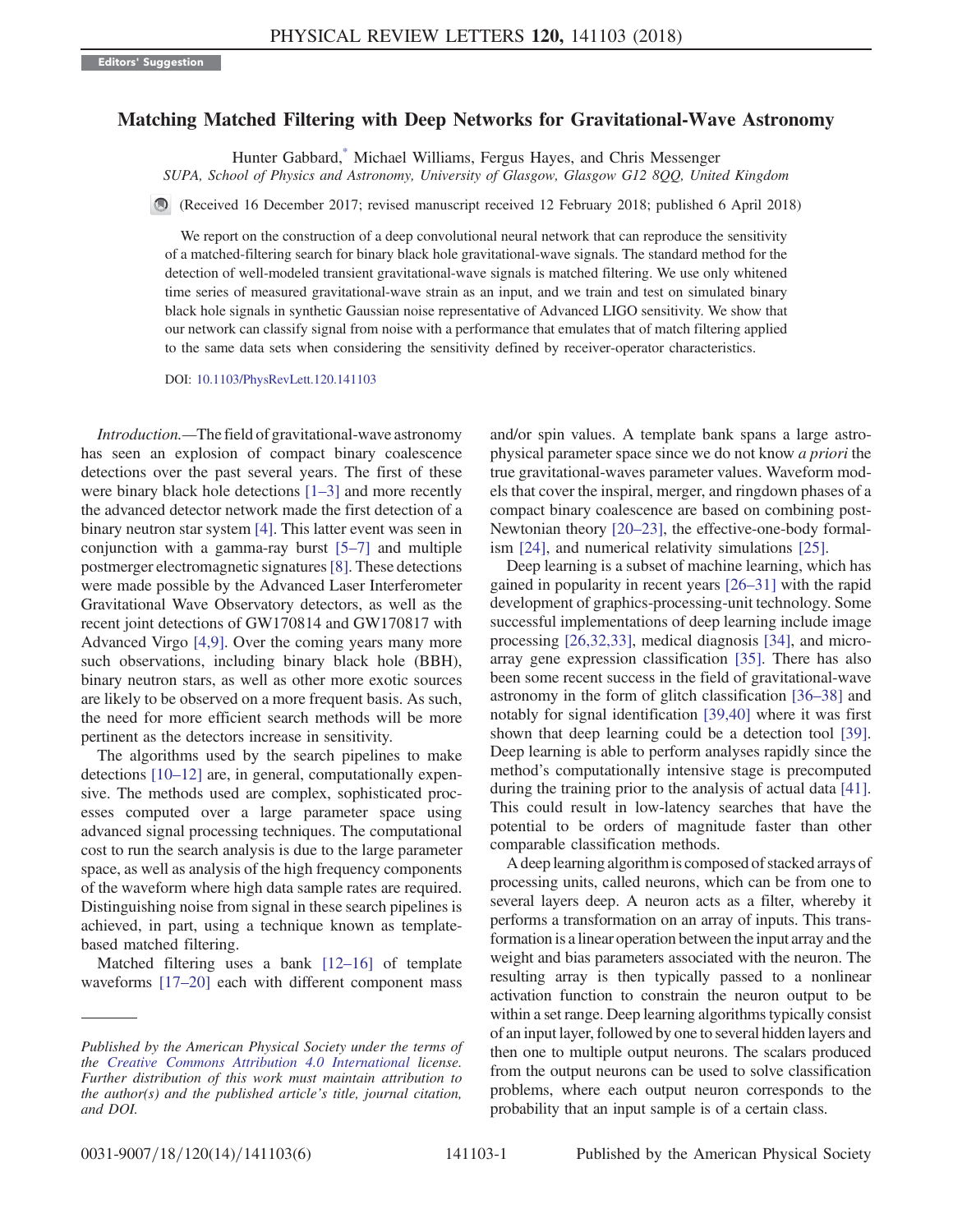In this Letter we investigate the simplest case of establishing whether a signal is present in the data or if the data contain only detector noise. We propose a deep learning procedure requiring only the raw data time series as input with minimal signal preprocessing. We compare the results of our network with the widely used matchedfiltering technique and show how a deep learning approach can be pretrained using simulated data sets and applied in low latency to achieve the same sensitivity as established matched-filtering techniques.

Simulation details.—In order to make a clean comparison between the deep learning approach and matched filtering, we distinguish between two cases, BBH merger signals in additive Gaussian noise (signal  $+$  noise) and Gaussian noise alone (noise only). We choose to focus on BBH signals rather than including binary neutron star systems for the reason that BBH systems are higher mass systems and have shorter duration signals once the inspiralling systems have entered the Advanced LIGO frequency band. They typically then merge on the timescale of  $\mathcal{O}(1s)$ , allowing us to use relatively small data sets for this study.

The input data sets consist of "whitened" simulated gravitational-wave time series where the whitening process uses the detector noise power spectral density (PSD) to rescale the noise contribution at each frequency to have equal power. Our noise is initially generated from a PSD equivalent to the Advanced LIGO design sensitivity [\[42\]](#page-5-10).

Signals are simulated using a library of gravitationalwave data analysis routines called LALSuite. We use the IMRPhenomD-type waveform [\[43,44\]](#page-5-11), which models the inspiral, merger, and ringdown components of BBH gravitational-wave signals. We simulate systems with component black hole masses in the range from 5 to  $95M_{\odot}$ ,  $m_1 > m_2$ , with zero spin. Training, validation, and testing data sets contain signals drawn from an astrophysically motivated distribution where we assume  $m_{1,2} \sim \log m_{1,2}$ [\[45\]](#page-5-12). Each signal is given a random right ascension and declination assuming an isotropic prior on the sky, the polarization angle and phase are drawn from a uniform prior on the range  $[0, 2\pi]$ , and the inclination angle is drawn such that the cosine of inclination is uniform on the range [-1, 1]. The waveforms are then randomly placed within the time series such that the peak amplitude of each waveform is randomly positioned within the fractional range [0.75, 0.95] of the time series.

The waveform amplitude is scaled to achieve a predefined optimal signal-to-noise ratio (SNR) defined as

$$
\rho_{\rm opt}^2 = 4 \int_{f_{\rm min}}^{\infty} \frac{|h(\tilde{f})|^2}{S_n(f)} df, \tag{1}
$$

where  $h(f)$  is the frequency domain representation of the gravitational-wave strain and  $S_n(f)$  is the single-sided detector noise PSD [\[46\].](#page-5-13) The simulated time series were chosen to be 1 s in duration sampled at 8192 Hz. Therefore,

<span id="page-1-0"></span>

FIG. 1. A whitened noise-free time series of a BBH signal with component masses  $m_1 = 41.86M_\odot$  and  $m_2 = 6.65M_\odot$  with optimal SNR  $\rho_{opt} = 8$  (cyan). The dark blue time series shows the same gravitational-wave signal with additive whitened Gaussian noise of unit variance. This latter time series is representative of the data sets used to train, validate, and test the deep neural network.

we consider  $f_{\text{min}}$  as the frequency of the gravitational-wave signal at the start of the sample time series. An example time series can be seen in Fig. [1](#page-1-0).

Because of the requirements of the matched-filtering comparison it was necessary to add padding to each time series so as to avoid nonphysical boundary artefacts from the whitening procedure. The Gaussianity of the noise and smoothness of the simulated advanced LIGO PSD allows the use of relatively short padding. Therefore, each 1 s time series has an additional 0.5 s of data prior to and after the signal. The signal itself has a Tukey window ( $\alpha = 1/8$ ) applied to truncate the signal content to the central 1 s. The convolutional neural network (CNN) approach only has access to this central 1 s of data. Similarly, the optimal SNR is computed considering only the central 1 s.

Supervised deep learning requires data sets to be subdivided into training, validation, and testing sets. Training sets are the data samples that the network learns from, the validation set allows the developer to verify that the network is learning correctly, and the test set is used to quantify the performance of the trained network. In a practical scenario the training and validation sets are used to train the network prior to data taking. This constitutes the vast majority of computational effort and is a procedure that needs to be computed only once. The trained network can then be applied to test data at a vastly reduced cost in comparison to the training stage [\[41\]](#page-5-9). Of the data set generated we use 90% of these samples for training, 5% for validation, and 5% for testing. A data set was generated for each predefined optimal SNR value ranging from 1–10 in integer steps.

Our training data sets contain  $5 \times 10^5$  independent time series with 50% containing signal  $+$  noise and 50% noise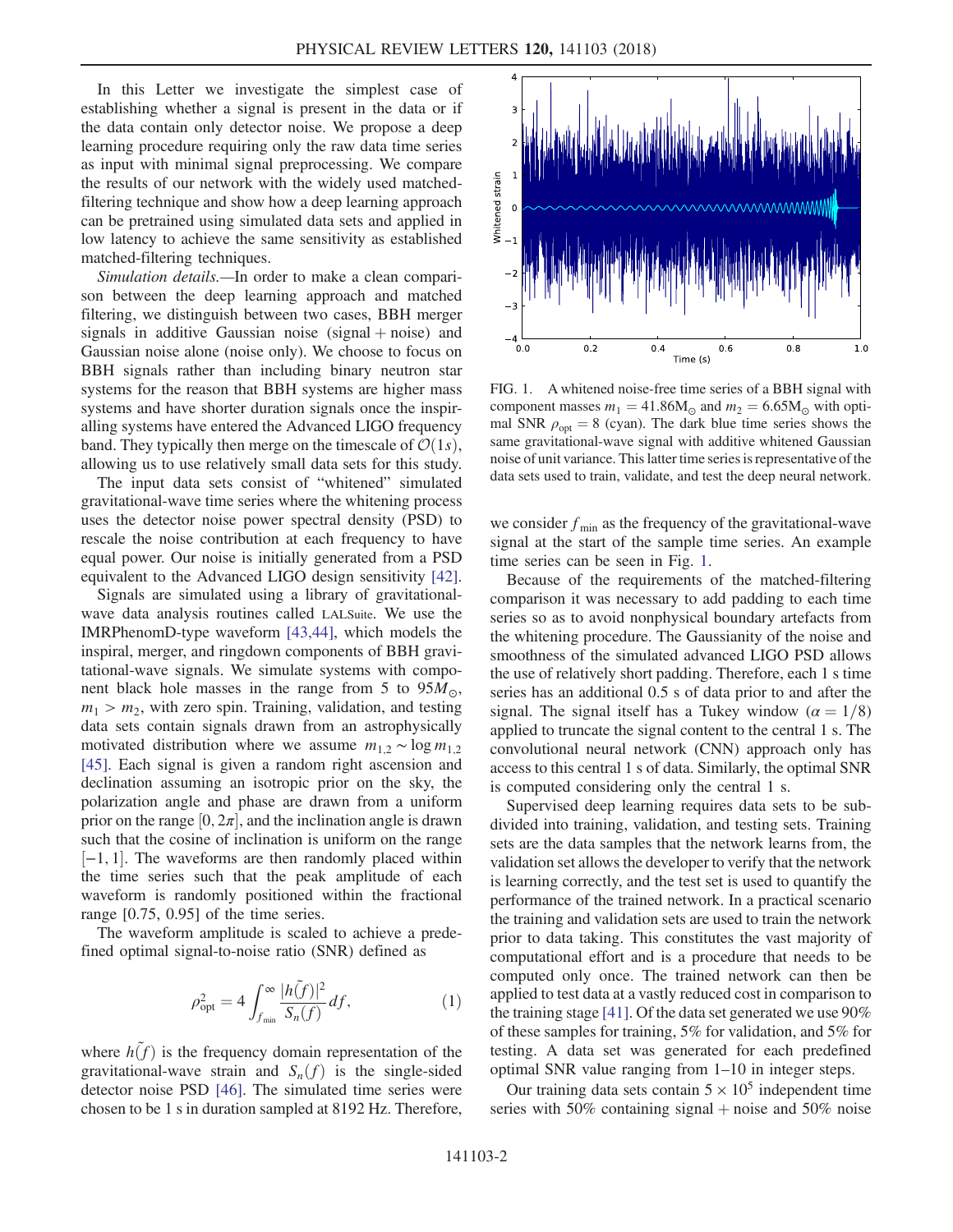only. For each simulated gravitational-wave signal (drawn from the signal parameter space) we generate 25 independent noise realizations from which  $25$  signal + noise samples are produced. This procedure is standard within machine-learning classification and allows the network to learn how to identify individual signals under different noise scenarios. Each noise-only sample consists of an independent noise realization and in total we therefore use 10000 unique waveforms in the  $m_1$ ,  $m_2$  mass space. Each data sample time series is then represented in the form of a  $1 \times 8192$  pixel image with the gray-scale intensity of each pixel proportional to the gravitational-wave amplitude.

The deep network approach.—In our model, we use a variant of a deep learning algorithm called a CNN [\[47\]](#page-5-14) composed of multiple layers. The input layer holds the raw pixel values of the sample image, which, in our case, is a one-dimensional time series vector. The weight and bias parameters of the network are also in one-dimensional vector form. Each neuron in the convolutional layer computes the convolution between the neuron's weight vector and the outputs from the layer below it, and then the result is summed with the bias vector. Neuron weight vectors are updated through an optimization algorithm called back propagation [\[48\]](#page-5-15). Activation functions apply an elementwise nonlinear operation, rescaling their inputs onto a specific range and leaving the size of the previous layer's output unchanged. Pooling layers perform a downsampling operation along the spatial dimensions of their input. Finally we have a hidden layer connected to an output layer that computes the inferred class probabilities. These values are input to a loss function, chosen as the binary cross entropy [\[49\],](#page-5-16) defined as

<span id="page-2-0"></span>
$$
f(\theta) = -\sum_{i \in S} \log(\theta_i^S) - \sum_{i \in N} \log(\theta_i^N), \tag{2}
$$

where  $\theta_i^{S/N}$  is the predicted probability of class signal + noise  $(S)$  or noise-only  $(N)$  for the *i*th training sample. The loss function is minimized when input data samples are assigned the correct class with the highest confidence.

In order to optimize a network, multiple hyperparameters must be tuned. We define hyperparameters as parameters we are free to choose. Such parameters include the number and type of network layers, the number of neurons within each layer, size of the neuron weight vectors, max-pooling parameters, type of activation functions, preprocessing of input data, learning rate, and the application (or otherwise) of specific deep learning techniques. We begin the process with the simplest network that provides a discernible level of effective classification. In most cases this consists of an input, convolutional, hidden, and logistic output layer. The optimal network structure was determined through multiple tests and tunings of hyperparameters by means of trial and error.

During the training stage an optimization function (back propagation) works by computing the gradient of the loss function  $[Eq. (2)]$  $[Eq. (2)]$ , then attempting to minimize that loss function. The errors are then propagated back through the network while also updating the weight and bias terms accordingly. Back propagation is done over multiple iterations called epochs. We use adaptive moment estimation with incorporated Nesterov momentum [\[50\]](#page-5-17) with a learning rate of 0.002,  $\beta_1 = 0.9$ ,  $\beta_2 = 0.999$ ,  $\epsilon = 10^{-8}$  and a momentum schedule of 0.004. We outline the structure of the final neural network architecture in Table [I](#page-2-1).

The final ranking statistic that we extract from the CNN analysis is taken from the output layer, composed of two neurons, where each neuron produces a probability value between 0 and 1 with their sum being unity. Each neuron gives the inferred probability that the input data belong to the noise or signal  $+$  noise class, respectively. The computational time spent on training the network for each SNR is  $\mathcal{O}(1)$  hour on a single GPU. This one-time cost can be compared to the  $\mathcal{O}(1s)$  spent applying the trained network to all 25,000 1 s test data samples also using a single GPU. Therefore, at the point of data taking this particular analysis can be run  $10<sup>4</sup>$  times faster than real time.

Applying matched filtering.—In order to establish the power of the deep learning approach we must compare our results to the standard matched-filtering process used in the

<span id="page-2-1"></span>TABLE I. The optimized network consisting of six convolutional layers  $(C)$ , followed by three hidden layers  $(H)$ . Max pooling is performed on the first, fifth, and eighth layer, whereas dropout is only performed on the two hidden layers. Each layer uses an exponential linear unit (Elu) activation function (with range [-1, ∞]) while the last layer uses a Softmax (SMax) activation function in order to normalize the output values to be between 0 and 1 so as to give a probability value for each class.

| Parameter (Option)         | Layer            |     |                  |     |                |                |                                                 |       |             |
|----------------------------|------------------|-----|------------------|-----|----------------|----------------|-------------------------------------------------|-------|-------------|
|                            |                  |     |                  |     |                |                |                                                 |       |             |
| Type                       |                  |     |                  |     |                |                |                                                 |       |             |
| No. Neurons                |                  |     | 16               | 16  | 32             | 32             | 64                                              | 64    |             |
| Filter size                | 64               | 32  | 32               | 16  | 16             |                | 16 Not applicable Not applicable Not applicable |       |             |
| Max pool size              | Not applicable 8 |     | Not applicable 6 |     | Not applicable | $\overline{4}$ | Not applicable Not applicable Not applicable    |       |             |
| Drop out                   |                  |     |                  |     |                |                | 0.5                                             | (0.5) |             |
| <b>Activation function</b> | Elu              | Elu | Elu              | Elu | Elu            | Elu            | Elu                                             | Elu   | <b>SMax</b> |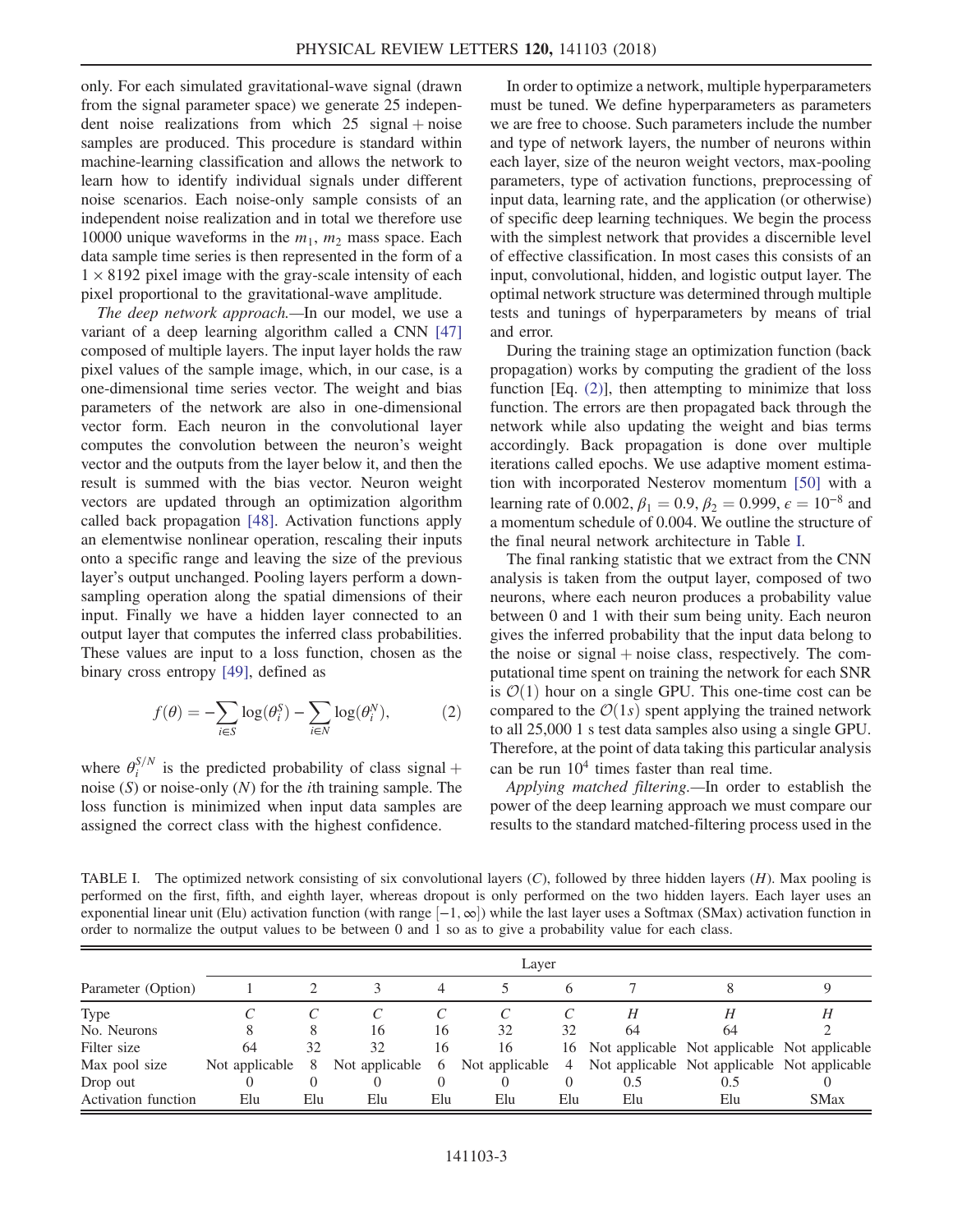detection of compact binary coalescence signals [\[46,51\]](#page-5-13). The ranking statistic used in this case is the matched-filter SNR numerically maximized over arrival time, phase, and distance. By first defining the noise weighted inner product as a function of a time shift  $\Delta t$  between the arrival time of the signal and the template,

$$
(a|b)[\Delta t] = 4 \int_{f_{\min}}^{\infty} \frac{\tilde{a}(f)\tilde{b}^*(f)}{S_n(f)} e^{2\pi i f \Delta t} df, \qquad (3)
$$

we can construct the matched-filter SNR as

$$
\rho^2[\Delta t] = \frac{(s|h)^2[\Delta t] + i(s|h)^2[\Delta t]}{(h|h)},\tag{4}
$$

where s is the data containing noise and a potential signal, and h is the noise-free gravitational-wave template [\[52\]](#page-5-18). For a given template this quantity is efficiently computed using the FFT and the SNR time series maximized over  $\Delta t$ . The subsequent step is to further numerically maximize this quantity over a collection of component mass combinations. In this analysis a comprehensive template bank is generated in the  $m_1$ ,  $m_2$  mass space covering our predefined range of masses. We use a maximum mismatch of 3% and a lower frequency cutoff of 20 Hz using the PyCBC geometric nonspinning template bank generation tool [\[10,53\]](#page-4-5). This template bank contained 8056 individual templates.

When generating a SNR time series for an input data set we select  $f_{\text{min}}$  according to the conservative case (lowest  $f_{\text{min}}$ ) in which the signal merger occurs at the 0.95 fraction of 1 s time series. We therefore select only maximized SNR time series values recovered from within the [0.75, 0.95] fractional range since this is the parameter space on which the CNN has been trained. For the practical computation of the matched-filtering analysis we take each of the data samples from the testing data set to compute the matchedfilter ranking statistic.

Results.—After tuning the multiple hyperparameters (Table [I](#page-2-1)) and training the neural network, we present the results of our CNN classifier on a noise versus signal  $+$ noise sample set. With values of statistics now assigned to each test data sample from both the CNN and matchedfiltering approaches, and having knowledge of the true class associated with each sample, we may now construct receiver operator characteristic (ROC) curves.

In Fig. [2](#page-3-0) we compare our CNN results to that of matched filtering. Given the ranking statistic from a particular analysis and defining a parametric threshold value on that statistic we are able to plot the fraction of noise samples incorrectly identified as signals (false alarm probability) versus the fraction of signal samples correctly identified (true alarm probability). These curves are defined as ROC curves and a ranking statistic is deemed superior to another if at a given false alarm probability it achieves a higher detection probability. Our results show that the CNN

<span id="page-3-0"></span>

FIG. 2. The ROC curves for test data sets containing signals with optimal SNR,  $\rho_{\text{opt}} = 2$ , 4, 6. We plot the true alarm probability versus the false alarm probability estimated from the output of the CNN (purple) and matched-filtering (cyan) approaches. Uncertainties in the true alarm probability correspond to  $1-\sigma$  bounds assuming a binomial distribution.

approach closely matches the sensitivity of matched filtering for all test data sets across the range of false alarm probabilities explored in this analysis [\[54\]](#page-5-19).

We can make an additional direct comparison between approaches by fixing a false alarm probability and plotting the corresponding true alarm probability versus the optimal SNR of the signals in each test data set. We show these efficiency curves in Fig. [3](#page-3-1) at false alarm probabilities

<span id="page-3-1"></span>

FIG. 3. Efficiency curves comparing the performance of the CNN and matched-filtering approaches for false alarm probabilities  $10^{-1}$  (solid),  $10^{-2}$  (dashed),  $10^{-3}$  (dot-dashed). The true alarm probability is plotted as a function of the optimal SNR for the CNN (purple) and the matched-filtering (cyan) analyses. Solid dots indicate at which SNR values analyses were performed and line thicknesses are indicative of the statistical uncertainties in the curves.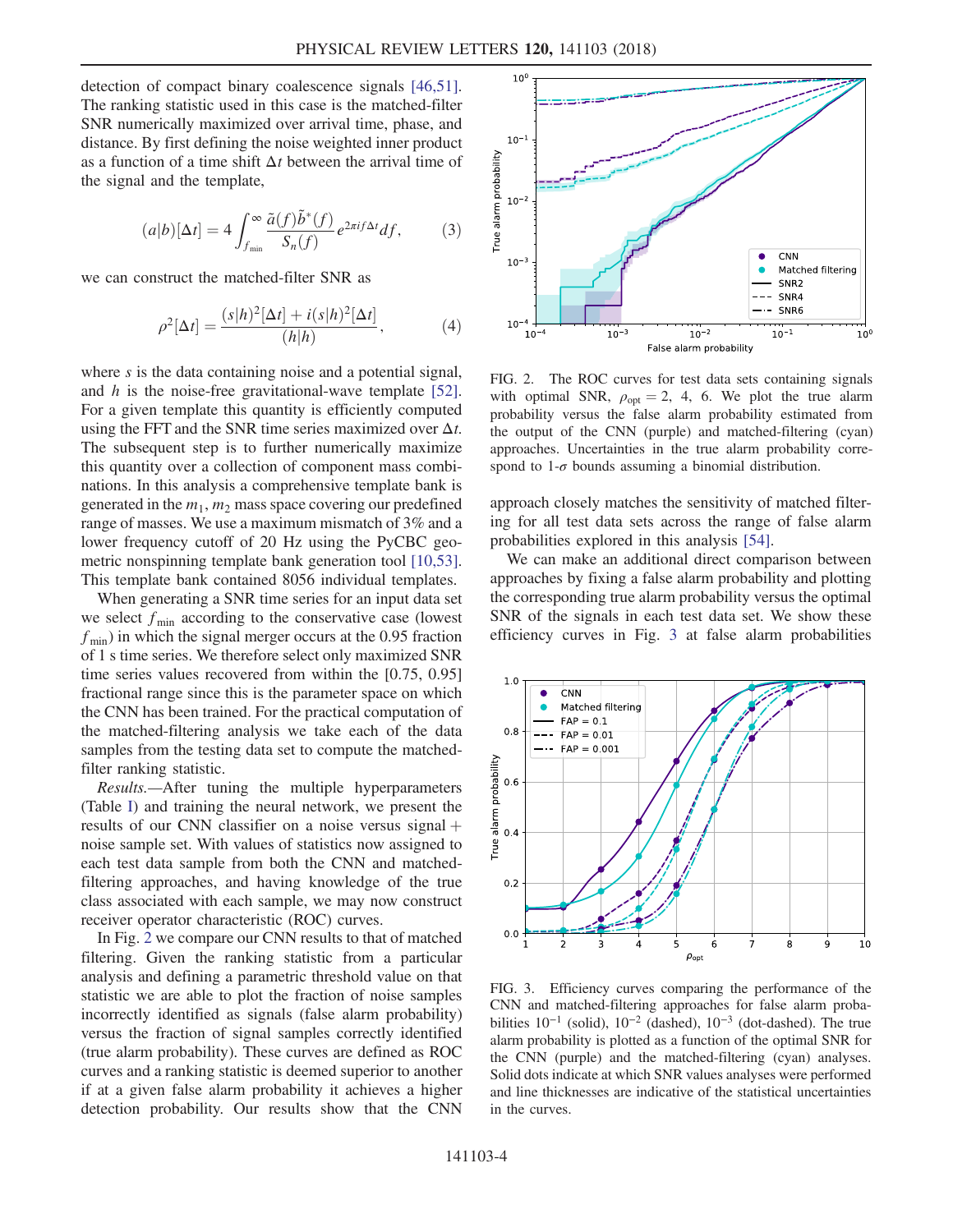$10^{-1}$ ,  $10^{-2}$ ,  $10^{-3}$  for both the CNN and matched-filtering approaches. We again see very good agreement between the approaches at all false alarm probabilities with the CNN sensitivity exceeding that of the matched-filter approach at low SNR and high false alarm probability. Conversely we see the matched-filter sensitivity marginally exceeds the CNN at high SNR and low false alarm probability. This latter discrepancy could be mitigated by increasing the number of training samples.

Conclusions.—We have demonstrated that deep learning, when applied to gravitational-wave time series data, is able to closely reproduce the results of a matched-filtering analysis in Gaussian noise. We employ a deep convolutional neural network with rigorously tuned hyperparameters and produce an output that returns a ranking statistic equivalent to the inferred probability that data contain a signal. Matched-filtering analyses are often described as the optimal approach for signal detection in Gaussian noise. By building a neural network that is capable of reproducing this optimality we answer a fundamental question regarding the applicability of neural networks for gravitational-wave data analysis.

In practice, searches for transient signals in gravitationalwave data are strongly affected by non-Gaussian noise artefacts. To account for this, standard matched-filtering approaches are modified to include carefully chosen changes to the ranking statistic [\[55,56\]](#page-5-20) together with the excision of poor quality data [\[57,58\]](#page-5-21). Our analysis represents a starting point from which a deep network can be trained on realistic non-Gaussian data. Since the claim of matched-filtering optimality is applicable only in the Gaussian noise case, there exists the potential for deep networks to exceed the sensitivity of existing matchedfiltering approaches in real data.

In this work we have presented results for BBH mergers; however, this method could be applied to other merger types, such as binary neutron star and neutron star-black hole signals. This supervised learning approach can also be extended to other well-modeled gravitational-wave targets such as the continuous emission from rapidly rotating nonaxisymmetric neutron stars [\[59\]](#page-5-22). Finally we mention the possibilities for parameter estimation [\[60\]](#page-5-23) where in the simplest cases an output regression layer can return point estimates of parameter values. As was exemplified in the case of GW170817, rapid detection confidence coupled with robust and equally rapid parameter estimates is critical for gravitational-wave multimessenger astronomy.

We acknowledge valuable input from the LIGO-Virgo Collaboration specifically from T. Dent, R. Reinhard, I. Siong Heng, M. Cavalgia, and the compact binary coalescence and machine-learning working groups. The authors also gratefully acknowledge the Science and Technology Facilities Council of the United Kingdom. C. M. is supported by the Science and Technology Research Council (Grant No. ST/L000946/1).

<span id="page-4-0"></span>[\\*](#page-0-0) Corresponding author.

h.gabbard.1@research.gla.ac.uk

- <span id="page-4-1"></span>[1] B. P. Abbott et al. (LIGO Scientific Collaboration and Virgo Collaboration), Phys. Rev. Lett. 116[, 061102 \(2016\)](https://doi.org/10.1103/PhysRevLett.116.061102).
- [2] B. P. Abbott et al. (LIGO Scientific Collaboration and Virgo Collaboration), Phys. Rev. Lett. 116[, 241103 \(2016\).](https://doi.org/10.1103/PhysRevLett.116.241103)
- [3] B. P. Abbott et al. (LIGO Scientific Collaboration and Virgo Collaboration), [Phys. Rev. Lett.](https://doi.org/10.1103/PhysRevLett.118.221101) 118, 221101 [\(2017\).](https://doi.org/10.1103/PhysRevLett.118.221101)
- <span id="page-4-2"></span>[4] B. P. Abbott et al. (LIGO Scientific Collaboration and Virgo Collaboration), Phys. Rev. Lett. 119[, 161101 \(2017\)](https://doi.org/10.1103/PhysRevLett.119.161101).
- <span id="page-4-3"></span>[5] B. P. Abbott et al. (LIGO Scientific Collaboration and Virgo Collaboration), [Astrophys. J.](https://doi.org/10.3847/2041-8213/aa920c) 848, L13 (2017).
- [6] A. Goldstein *et al.*, [Astrophys. J.](https://doi.org/10.3847/2041-8213/aa8f41) **848**, L14 (2017).
- <span id="page-4-4"></span>[7] V. Savchenko et al., [Astrophys. J.](https://doi.org/10.3847/2041-8213/aa8f94) 848, L15 (2017).
- [8] B. P. Abbott et al. (LIGO Scientific Collaboration, Virgo Collaboration, F. GBM, INTEGRAL, IceCube Collaboration, AstroSat Cadmium Zinc Telluride Imager Team, IPN Collaboration, The Insight-Hxmt Collaboration, ANTARES Collaboration, The Swift Collaboration, AGILE Team, The 1M2H Team, The Dark Energy Camera GW-EM Collaboration, the DES Collaboration, The DLT40 Collaboration, GRAWITA, GRAvitational Wave Inaf TeAm, The Fermi Large Area Telescope Collaboration, ATCA, A. Telescope Compact Array, ASKAP, A. SKA Pathfinder, Las Cumbres Observatory Group, OzGrav, DWF, AST3, CAASTRO Collaborations, The VINROUGE Collaboration, MASTER Collaboration, J-GEM, GROWTH, JAGWAR, C. NRAO, TTU-NRAO, NuSTAR Collaborations, Pan-STARRS, The MAXI Team, T. Consortium, KU Collaboration, N. Optical Telescope, ePESSTO, GROND, T. Tech University, SALT Group, TOROS, Transient Robotic Observatory of the South Collaboration, The BOOTES Collaboration, MWA, M. Widefield Array, The CALET Collaboration, IKI-GW Follow-up Collaboration, H. E. S. S. Collaboration, LOFAR Collaboration, LWA, L. Wavelength Array, HAWC Collaboration, The Pierre Auger Collaboration, ALMA Collaboration, Euro VLBI Team, Pi of the Sky Collaboration, The Chandra Team at McGill University, DFN, D. Fireball Network, ATLAS, H. Time Resolution Universe Survey, RIMAS, RATIR, and S. South Africa/MeerKAT), [Astro](https://doi.org/10.3847/2041-8213/aa91c9)phys. J. 848[, L12 \(2017\)](https://doi.org/10.3847/2041-8213/aa91c9).
- [9] B. P. Abbott et al. (LIGO Scientific Collaboration and Virgo Collaboration), [Phys. Rev. Lett.](https://doi.org/10.1103/PhysRevLett.119.141101) 119, 141101 [\(2017\).](https://doi.org/10.1103/PhysRevLett.119.141101)
- <span id="page-4-5"></span>[10] S. A. Usman et al., [Classical Quantum Gravity](https://doi.org/10.1088/0264-9381/33/21/215004) 33, 215004 [\(2016\).](https://doi.org/10.1088/0264-9381/33/21/215004)
- [11] K. Cannon, R. Cariou, A. Chapman, M. Crispin-Ortuzar, N. Fotopoulos, M. Frei, C. Hanna, E. Kara, D. Keppel, L. Liao, S. Privitera, A. Searle, L. Singer, and A. Weinstein, [Astrophys. J.](https://doi.org/10.1088/0004-637X/748/2/136) 748, 136 (2012).
- <span id="page-4-6"></span>[12] T. Dal Canton, A. H. Nitz, A. P. Lundgren, A. B. Nielsen, D. A. Brown, T. Dent, I. W. Harry, B. Krishnan, A. J. Miller, K. Wette, K. Wiesner, and J. L. Willis, [Phys. Rev. D](https://doi.org/10.1103/PhysRevD.90.082004) 90, [082004 \(2014\).](https://doi.org/10.1103/PhysRevD.90.082004)
- [13] D. A. Brown, I. Harry, A. Lundgren, and A. H. Nitz, [Phys.](https://doi.org/10.1103/PhysRevD.86.084017) Rev. D 86[, 084017 \(2012\)](https://doi.org/10.1103/PhysRevD.86.084017).
- [14] T.D. Canton and I.W. Harry, [arXiv:1705.01845.](http://arXiv.org/abs/1705.01845)
- [15] I. W. Harry, B. Allen, and B. S. Sathyaprakash, [Phys. Rev. D](https://doi.org/10.1103/PhysRevD.80.104014) 80[, 104014 \(2009\).](https://doi.org/10.1103/PhysRevD.80.104014)